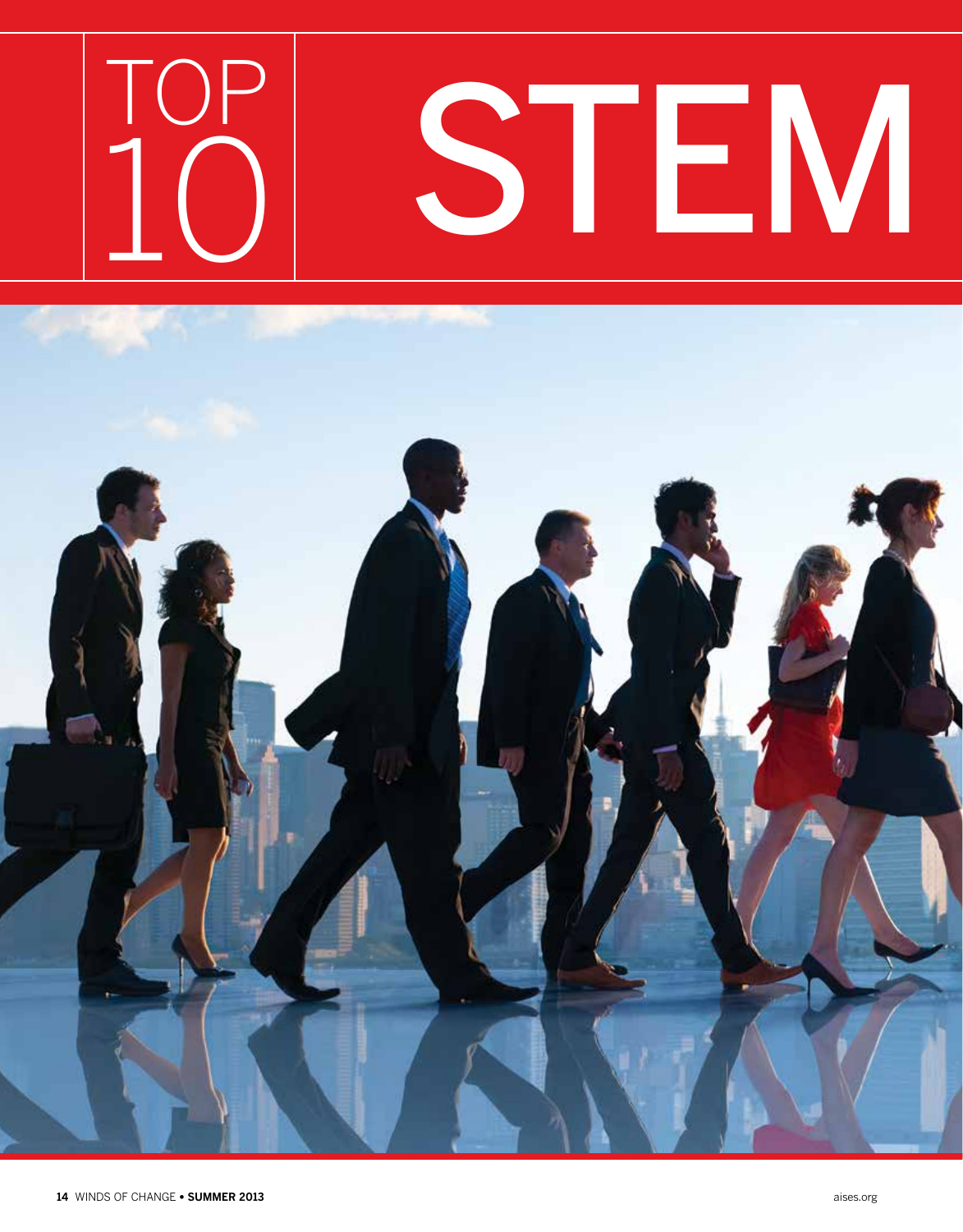# CARERS



Here's a look at the fastest growing opportunities in science, technology, engineering, and math

**By S. C. Biemesderfer**

here's been more and more buzz lately about<br>the demand for STEM professionals. Employ-<br>ers and recruiters all over the country are look-<br>ing for people with the skills to fill the more<br>than 7 million STEM (science, technol here's been more and more buzz lately about the demand for STEM professionals. Employers and recruiters all over the country are looking for people with the skills to fill the more and mathematics) jobs. While the current national unemployment rate is in the neighborhood of 7 percent to 8 percent, the unemployment rate for U.S. citizens with STEM PhDs is just 3.15 percent, and 3.4 percent for those with STEM graduate degrees.

According to the Department of Labor, only 5 percent of U.S. workers are employed in fields related to science and engineering, yet they will ultimately be responsible for more than 50 percent of the country's economic expansion. "The need for STEM talent is very real," says HR and recruiting expert Maren Hogan, adding that "80 percent of jobs in the next decade will require significant technical skills, which translates to tremendous potential for students qualified to fill those jobs."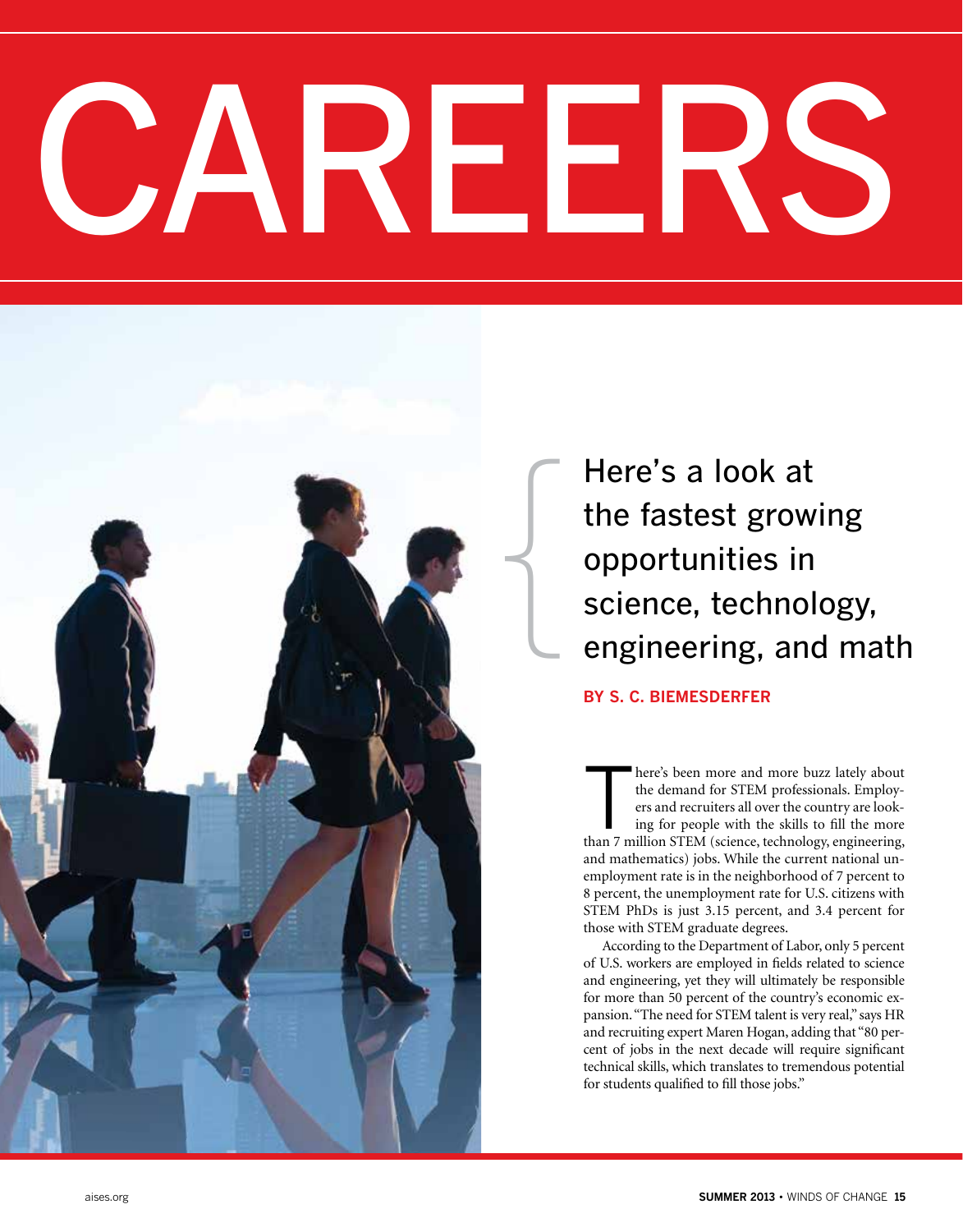

"STEM spells opportunity in many ways, including financially, with employees in STEM occupations typically earning average salaries that are higher than those of employees in other fields."

Hogan and STEM advocates such as Edie Fraser, CEO of STEMconnector, strongly encourage students with STEM aptitude to seize the opportunity at hand. "There has never been a more important time to focus on our students, and there has never been a more important time to be sure that all students are prepared for the workforce, especially STEM jobs, and especially our minority and female students," says Fraser. Science and engineering job opportunities are expected to increase by more than 20 percent over the next five years — more than double the rate of the overall workforce, with projections of as many as 8.65 million STEM jobs in the U.S. labor market by 2018.

STEM spells opportunity in many ways, including financially, with employees in STEM occupations typically earning average salaries that are higher than those of employees in other fields. In PayScale's list of 130 top-tier salaries for entry-level through midcareer jobs, the top 13 rankings were STEM positions, and they accounted for 40 of the top 50 careers on the list. Starting annual salaries are reported to range from \$50,000 to \$100,000, with midcareer STEM professionals earning salaries in the range of \$100,000 to more than \$160,000 a year.

So what could this mean for you? If you're interested in being one of the sought-<br>after 8.65 million, we've done some interested in being one of the soughthomework for you. Here's what you need to know about the top 10 careers for aspiring STEM professionals. And those fields are (in no particular order):

- **Nuclear Engineer**
- Database Administrator
- **Aerospace Engineer**
- **Computer Network Architect**
- Geoscientist and Environmental **Scientist**
- <sup>l</sup> Petroleum Engineer
- **Engineering Manager**
- Statistician
- **Biomedical Engineer**
- Actuary



How about working with atomic particles? Being a nuclear engineer generally involves complex projects with a very specific focus. Some nuclear engineers specialize in nuclear fission that powers reactors, some help develop radiological tools for medical treatments and disease diagnosis, some focus on the safe handling of nuclear waste or disposal of nuclear fuel, while others work in the defense industry and weapons development. There are also nuclear physicists who work in laboratory settings doing more theoretical and experimental work for educational or research organizations. Many nuclear engineering jobs are government positions, but there are also opportunities in private sector companies. The starting point for nuclear engineers is what you might think: an undergraduate degree in nuclear engineering. Median annual pay: **\$107,000.**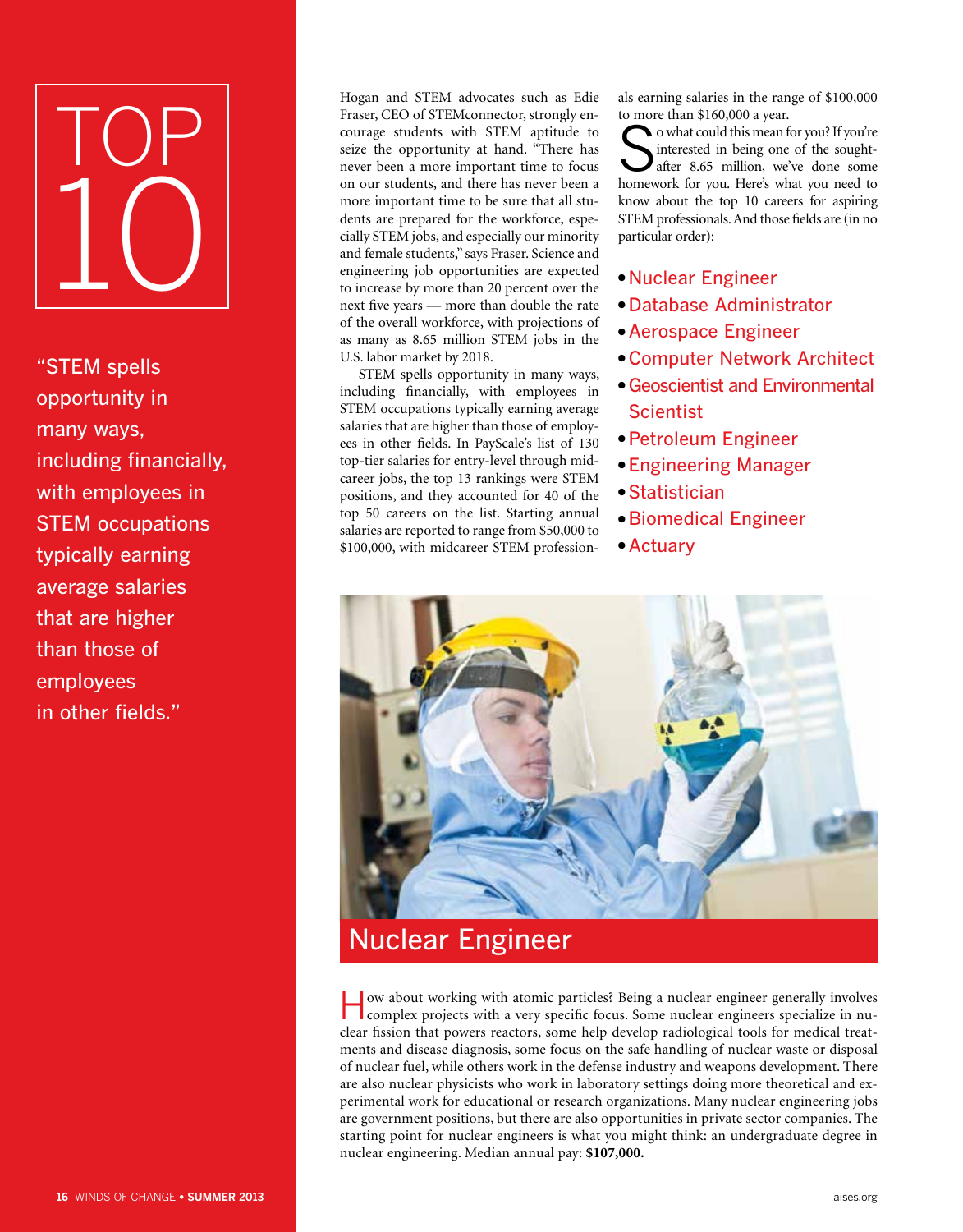# Database Administrator



database administrator (DBA) **is** responsible for the design, construction, and maintenance of database management systems — a role that could be filled in any number of settings. A DBA identifies user needs, sets up computer databases, tests systems, and is responsible for system security. Virtually every business and organization in America has an in-house DBA or outsources this job to an IT firm, so you would have many options in this role, ranging from being part of a larger, consumer-facing business to working in a government agency, an IT firm, or even running your own business as a sole proprietor. Most DBAs have an undergraduate degree in computer science or management information systems, and specific software program certifications can be required (for example, Microsoft Certified Database Administrator). Median annual pay: **\$80,000.**



#### Aerospace Engineer

 $\mid$  f you really are a rocket scientist, this role may be for you. Aerospace engineers play a lead role in the design, construction, and the testing of everything from aircraft to spacecraft, f you really are a rocket scientist, this role may be for you. Aerospace engineers play a lead satellites, and missiles. As an aerospace engineer, you could be employed in the private or public sector, with the top-hiring employers falling into the categories of scientific research and development, government agencies, aerospace product and parts manufacturing, and the design of navigational, measuring, propulsion, and control devices. Good problemsolving skills can be a real plus in this job, as there are rigorous testing phases for building things that end up flying high in the air. Job candidates in this field should have an undergraduate degree in aerospace engineering or another field of science or engineering related to aerospace systems. Aerospace engineering positions related to national defense also require security clearances. Median annual pay: **\$105,000.**



Petroleum engineers are frequently hired by oil and gas companies to develop approaches for locating and safely extracting and refining oil and gas. The job can be multifaceted and involve a spectrum of activity, including locating dig sites, developing equipment and tools, and overseeing extraction and refinement processes. This position can also include developing cost-efficient and environmentally sound methods for drilling and extraction. Petroleum engineering often involves fieldwork, as well as travel to drilling sites operated by multinational oil and gas companies around the world. With sometimes long hours and typically a lot of time on the road, salaries in this field are higher than in most STEM professions. You'll need at least an undergraduate degree to start on this career path, and you should be able to demonstrate strength in math, computer programming, science, and physics. Median annual pay: **\$147,000.**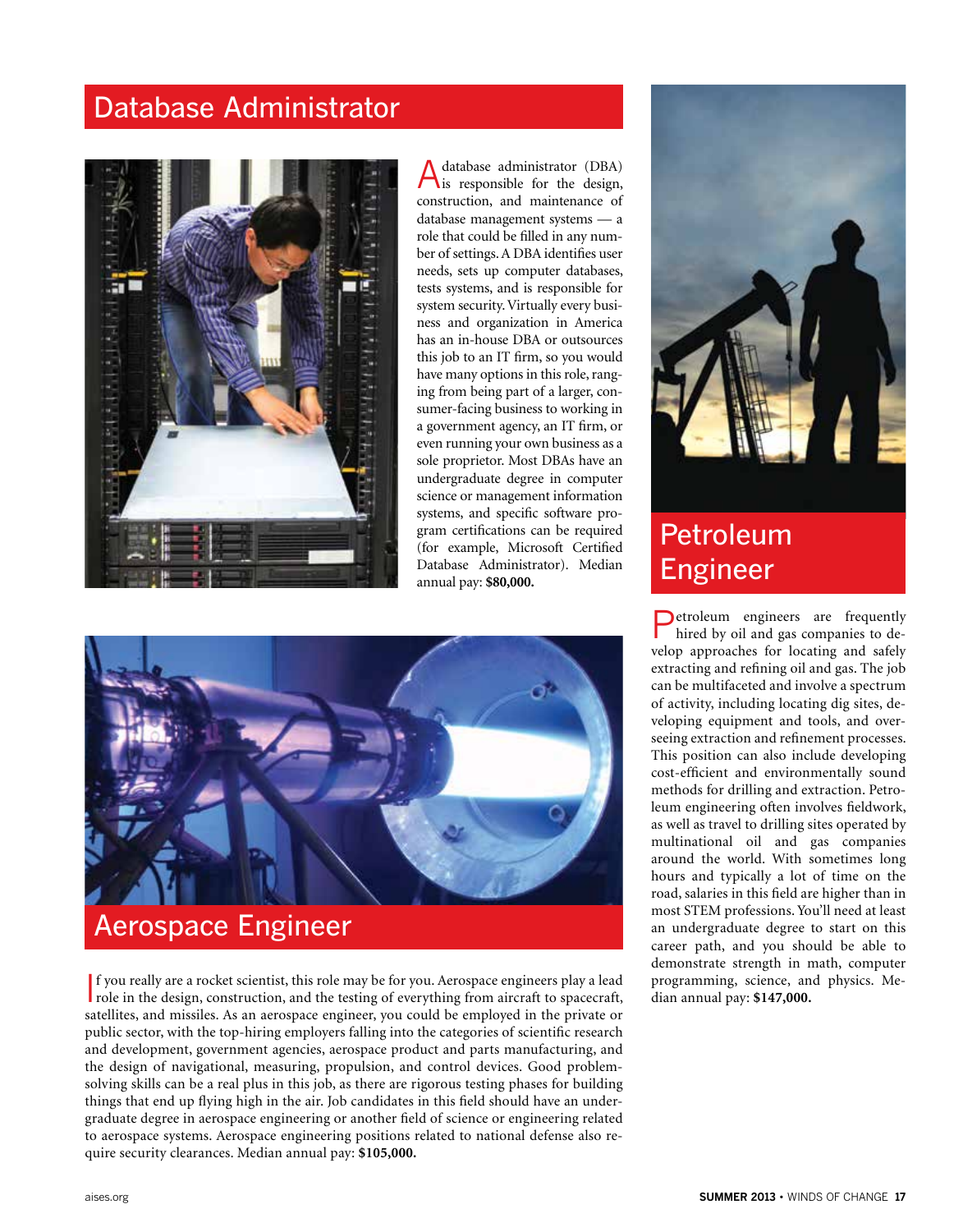

"In addition to greater awareness of the economic opportunity, stereotypes have changed — and both male and female students know it's cool now to be a geek."

### Computer Network Architect

computer network architect designs computer and telecommunications networks, often as a specialist within a larger company, or as part of an IT firm. This job requires expertise in hardware and software, and the ability to grasp an organization's needs across the entire range of users. Depending on the size of an organization, a network architect may also help coordinate network construction as well as maintenance, repairs, or upgrades. Rather than being an entrylevel position, this is typically a supervisory role for someone who's been working with networks for several years. Success as a computer network architect calls for a great deal of analysis and precision, strong listening skills, the ability to innovate, and the capacity to work with deadline-driven stress. An undergraduate degree in computer science will help you get started on this career path, and specific certifications may be required (e.g., Cisco, Nortel, Novell). Median annual pay: **\$94,000.**



# Women in STEM

According to the Institute for Women's Policy Research and the National Coalition for Women and Girls in Education, female students represent fewer than one in four students in STEM education programs. And according to a study by researchers at the University of Pittsburgh and the University of Michigan, women may be less likely to work in STEM professions out of choice, not because of lack of ability. In fact, researchers found that female students with high scores for both verbal and math skills were less likely to pursue STEM careers because they had more career options to consider.

But in an economy in such need of STEM professionals, STEM advocates are urging women to recognize the great opportunity at hand. "This has never been more important, and I think we will see interest continue to grow," says HR consultant Maren Hogan. "In addition to greater awareness of the economic opportunity, stereotypes have changed — and both male and female students know it's cool now to be a geek."

Cheryl Birdsong-Dyer, a network access planning analyst for Sprint and a spokeswoman for the American Society for Quality (ASQ), points out that risk taking is required to solve problems in STEM settings, and that in a recent ASQ survey that characteristic was flagged as an issue for girls. The study found that 58 percent of teenage girls said they felt uncomfortable or afraid when facing a difficult problem in school, compared with

34 percent of boys. "We encourage kids with STEM skills and interests, particularly girls, to understand that risk taking is a part of life," says Birdsong-Dyer, "and that every failure, whether failure to solve a problem or failure to land a particular job, is an opportunity to learn and grow."

A number of organizations are now working to help close the STEM gender gap. Girls Who Code (girlswhocode.com), for example, was established in 2012 to help equip young women across the country with skills and resources to pursue academic opportunities in computing fields. STEMconnector has released "100 Women Leaders in STEM" (stemconnector .org/100women), a publication in which successful STEM women talk about their commitment to be mentors and sponsors to those who aspire to follow in their footsteps. In addition, the Committee on Women in Science, Engineering, and Medicine (CWSEM), a standing committee of the National Research Council (NRC), continues to step up its efforts to encourage women to pursue STEM professions (sites.nationalacademies.org/PGA/cwsem).

The bottom line: If you are a female student with an interest in STEM, it definitely goes both ways — STEM is interested in you. Identify the job that speaks to you, read about role models, consider finding a mentor, and step up and get the skills you'll need to compete for those jobs! — S.B.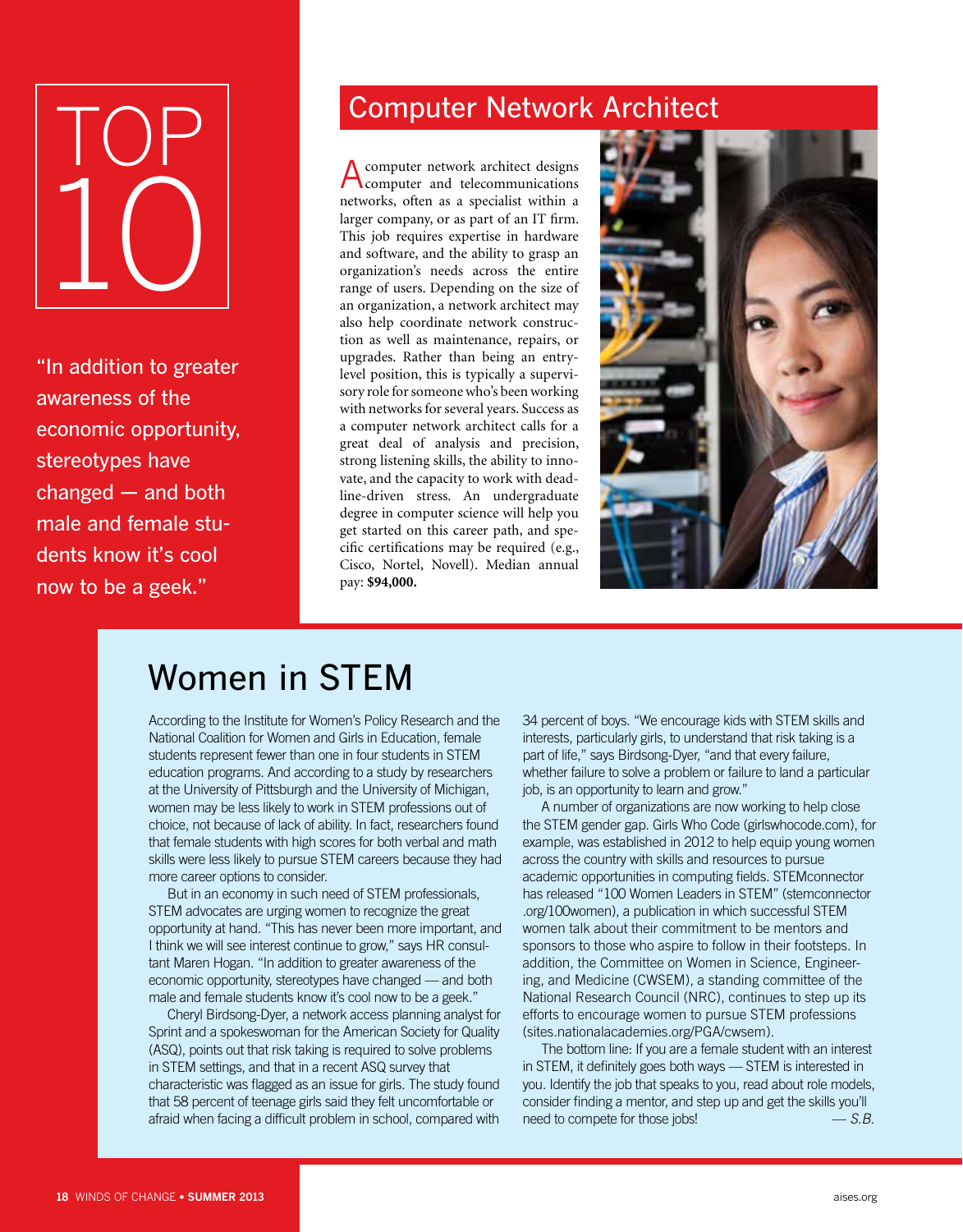# Top 10

"The good news is that with the growing demand for workers, there is also lots of continued growth in the STEM jobs sector."



### Geoscientist and Environmental Scientist

Geoscientists study all aspects of the earth, conducting laboratory research and often spending time in the field collecting data. They examine the earth's internal composition and its various aspects, including fossils, rocks, minerals, and sediments, as well as groundwater, rivers and oceans, the atmosphere, and volcanoes. There are numerous specialties within this career category, including jobs for environmental scientists, geologists, geophysicists, and hydrogeologists. A great deal of math, chemistry, and physics goes into this work, and many professionals in this field tend to work in teams. Communications and writing skills can also be important in geoscientist roles, as report writing and presentations are often part of the job. You should have an undergraduate degree in geology or a related earth science field before applying for an entry-level geoscientist position, and more advanced positions can require an advanced degree. Median annual pay: **\$107,000.**

# Where the Jobs Are

California tops the list of states with the most projected STEM jobs by 2018, according to a recent My College Options report funded by technology giant Cisco (available at stemconnector.org). The California STEM Learning Network (CSLNet) is working to help address the STEM worker shortage. "The good news is that with the growing demand for workers, there is also lots of continued growth in the

STEM jobs sector," says Suzanne Goldstein, CSLNet's chief of policy and development. The organization's mission is to ensure that students have access to high-quality STEM teaching and learning statewide. Similar efforts are underway in a number of states. Other top states for projected growth in STEM jobs are Texas, New York, Florida, Virginia, Illinois, and Pennsylvania. — *S.B.*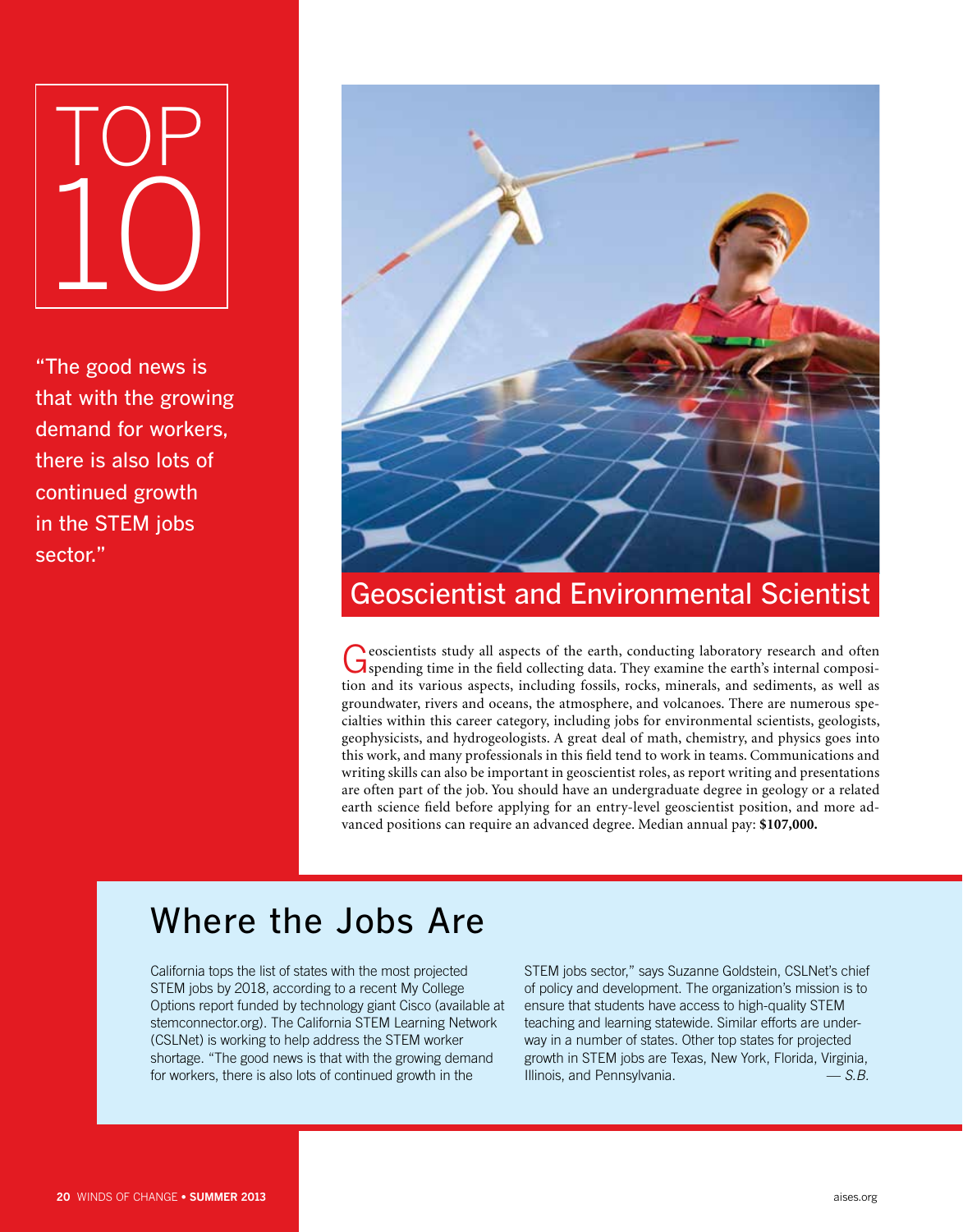

# Engineering Manager

An engineering manager supervises other engineers and professionals and manages engineering projects. They are accountable for a range of critical activities, including project planning, budgeting, staffing, training, and quality control. Engineering managers can end up working in a variety of specialty areas, most often in larger companies. Both sides of the brain are required for this work, which calls for experience in business and engineering as well as leadership, communications, and people skills. Successful job candidates in this arena have an engineering management degree — which in most cases is a graduate degree, although some colleges now offer undergraduate Engineering Management programs. These programs usually include a combination of classes in systems engineering, project management, accounting, finance, quality control, mathematical modeling, health and safety, and human resources management. The more experienced an engineering manager is, the higher the salary. Annual median pay: **\$119,000.**



## **Biomedical** Engineer

**Statistician** 

If you really like numbers and lots of<br>them, this career could be in your f you really like numbers and lots of wheelhouse. Statisticians can land jobs in both businesses and the government, working wherever data is needed to report results, inform decisions, test theories, or draw conclusions about the effectiveness of a practice or message. Fields where statisticians work include medicine, the environment, politics, government agencies, and a range of consumer-facing industries. The work includes not only collecting and analyzing data, but also drawing conclusions and reporting on them. Strong verbal skills are a real asset in this position, as you can end up explaining complex statistical data to people with not-so-statistical backgrounds. Many statisticians work in office settings during regular business hours, although some do field research. For an entrylevel statistician, you would want an undergraduate degree in statistics and a background working with various types of computer software. Median annual pay: **\$80,000.**



biomedical engineering is all about applying engineering principles to the world of medical science, with an aim of improving patient care and quality of life. For example, significant medical advances such as the development of replacement joints, the artificial heart, and the artificial hand have involved critical efforts by biomedical engineers. These professionals also collaborate on and problem-solve challenges such as creating communications and mobility tools for people with physical limitations or injuries. Biomedical engineer jobs tend to be in research and manufacturing companies, hospitals, health care facilities, and rehabilitation units. For this career path, you would want to start with an undergraduate mechanical, electrical, or chemical engineering degree, along with some biology background. If a school offers a biomedical engineering degree, that could be the ticket. Median annual pay: **\$91,000.**

#### **MEET 5 NATIVE STEM STARS**

They did it, and so can you! Find out how these Native professionals launched their careers in these top STEM fields, in our Summer Digital Guide.